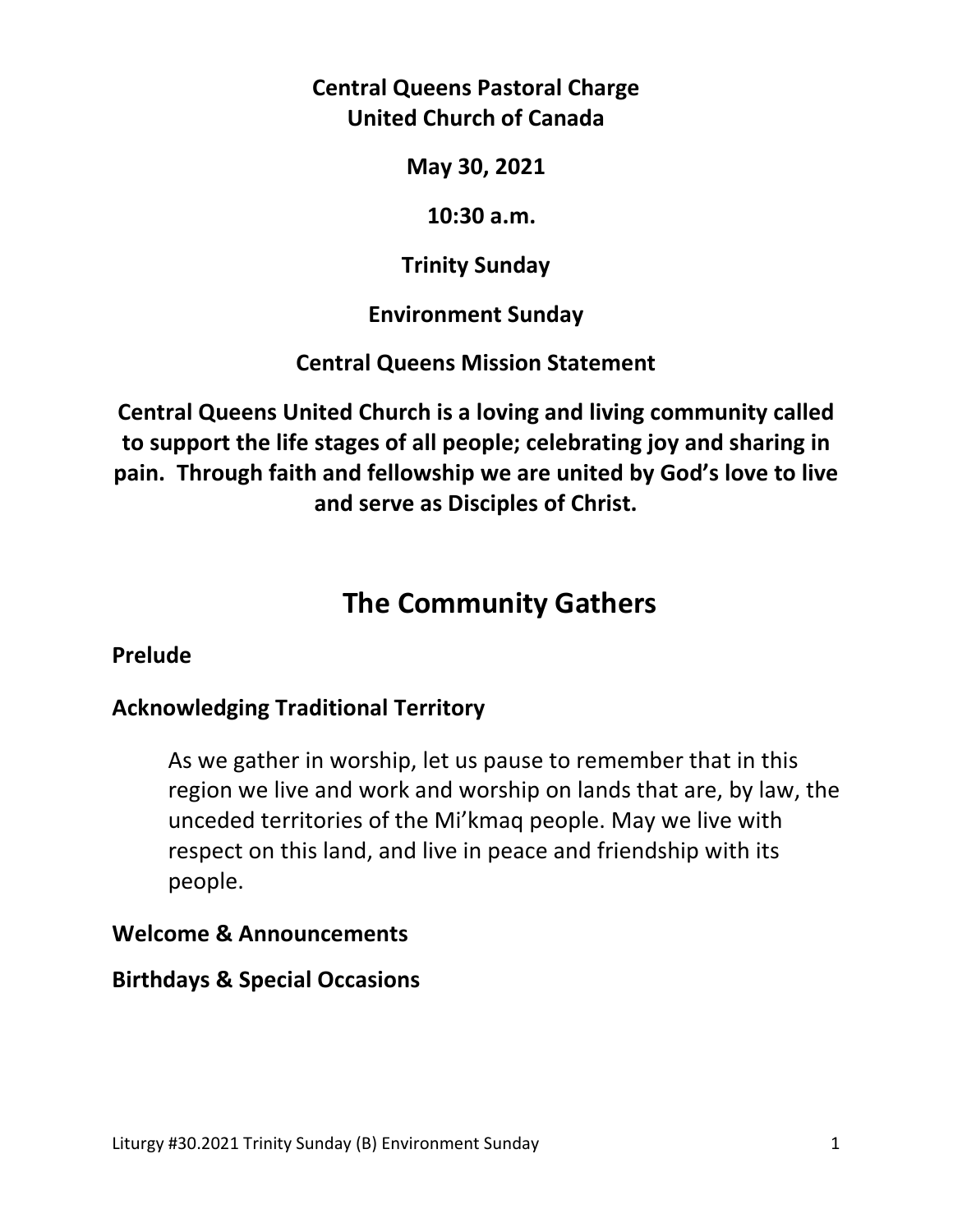# **Lighting of the Christ Candle**

Once there was someone who said such amazing things and did such wonderful things that people began to follow him. But they didn't know who he was. So one day they simply had to ask him, "Who are you?" He replied, "I am the Light."

#### **Quiet Preparation for Worship**

| <b>Video</b>     | "How Dare You Look Away"                     | <b>Greta Thunberg</b> |
|------------------|----------------------------------------------|-----------------------|
| *Introit         | "Spirit of the Living God"                   | VU #373 vv. 1, 2      |
| *Call to Worship |                                              |                       |
|                  | Don't look the other way!                    |                       |
|                  | Seek advice from the beasts                  |                       |
|                  | and they will enlighten you;                 |                       |
|                  | from the birds in the Sky                    |                       |
|                  | and they will show you.                      |                       |
|                  | Speak to the earth                           |                       |
|                  | and Mother earth will teach you.             |                       |
|                  | For which of these does not know?            |                       |
|                  | All life is in God's hands!                  |                       |
|                  | We cannot look the other way!                |                       |
|                  | May our worship and praise enable us to see. |                       |

| *Hymn | "Touch the Earth Lightly" | VU 307 |
|-------|---------------------------|--------|
|       |                           |        |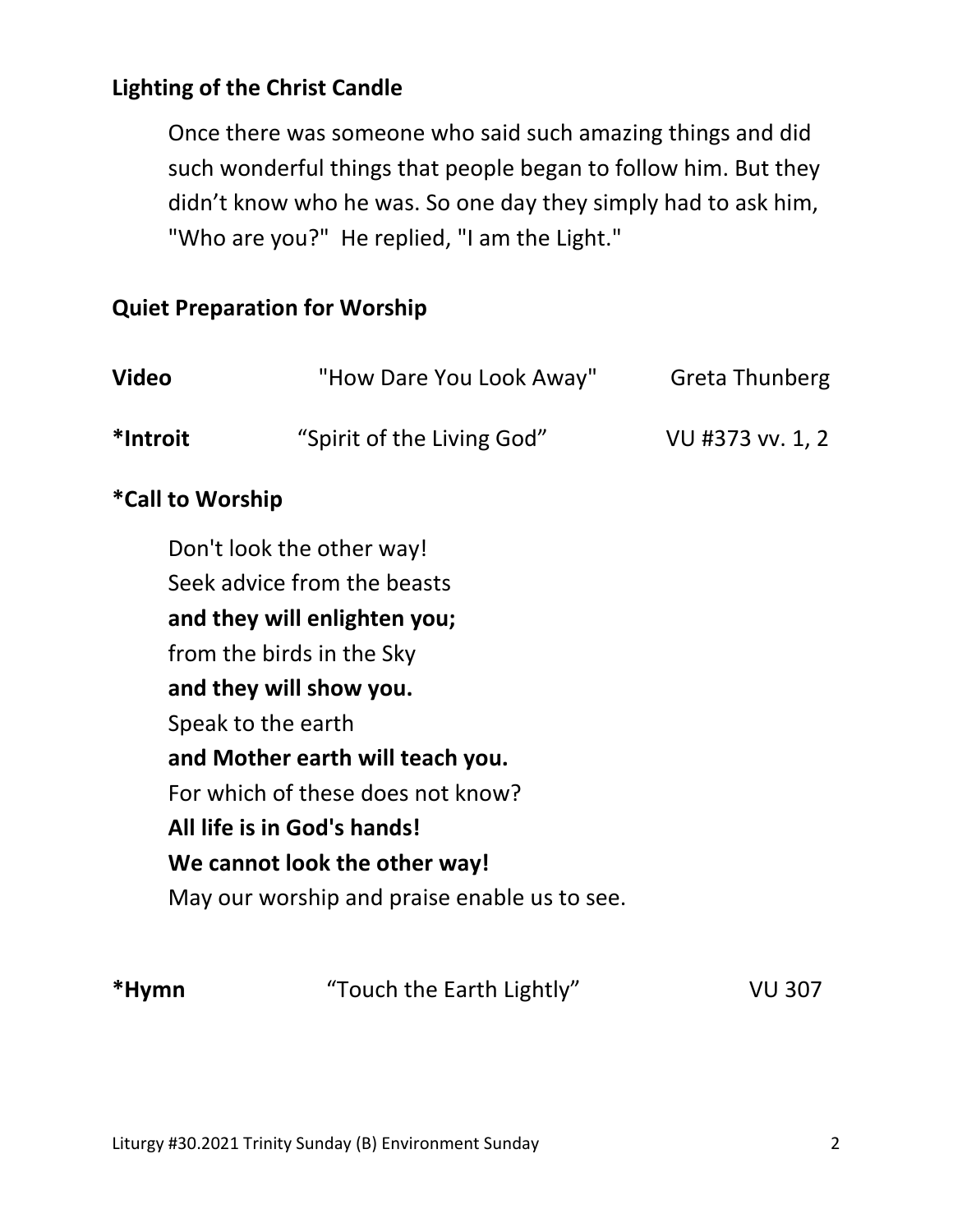### **Prayer of Approach**

 **Lord Jesus Christ, you recognize the beauty of the lilies of the field. In wild places you found the stillness that helped you to pray. You reminded us that every sparrow and raven is known and cared for. You saw the labour of the farmers and enjoy the fruit of that work. Let us be like you and cherish this earth you created, sustain and promise to make new.** 

With Jesus, we share in the ancient prayer…

#### **Paraphrase of the Lord's Prayer**

**Parent of soil and sky may our praise reveal your beauty may your encircling love bear fruit as sun, rain and snow in power creation provide for life, all that sustains, free us from stubborn arrogance, and all it brings the fallen that we enable change for fellow creatures save us in the midst of what our kind has brought about: deliver life from evil for the seasons, the cycles and the power of life are yours now, and through all endings. Let it be so! Amen** 

**Hymn** "The Whole Wide World is in God's Hands" *Tune: "He's Got the Whole World in His Hands"*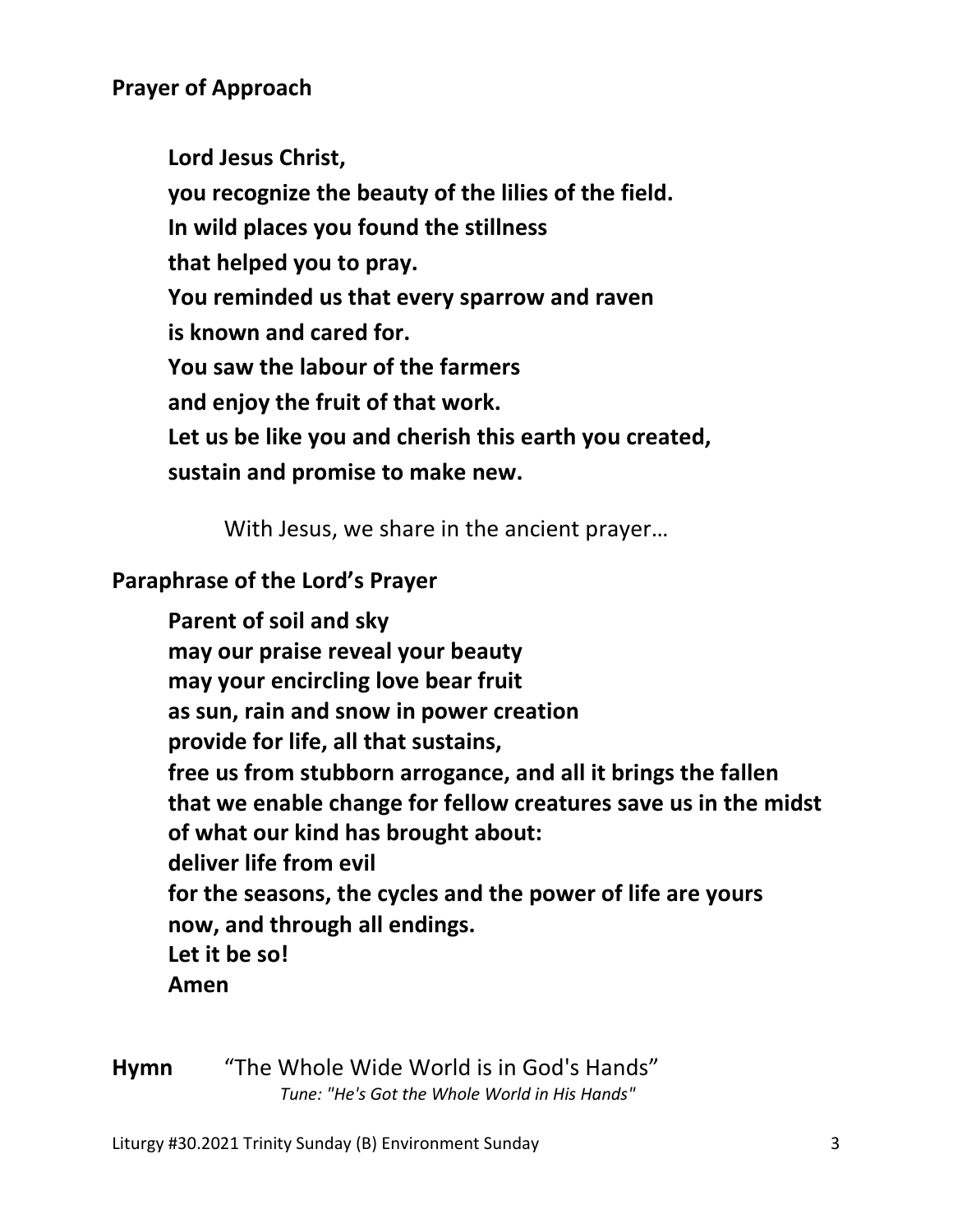The whole wide world is in God's hands [repeat 3 times] The whole world's in God's hands.

The sun and the moon are in God's hands [repeat 3 times] The whole world's in God's hands.

The nighttime stars are in God's hands [repeat 3 times] The whole world's in God's hands.

The rivers and streams are in God's hands [repeat 3 times] The whole world's in God's hands.

The birds and the bees are in God's hands [repeat 3 times] The whole world's in God's hands.

The little grey squirrels are in God's hands [repeat 3 times] The whole world's in God's hands.

The hills and the mountains are in God's hands [repeat 3 times] The whole world's in God's hands.

The great big oceans are in God's hands [repeat 3 times] The whole world's in God's hands.

Apple trees and plum trees are in God's hands [repeat 3 times] The whole world's in God's hands.

# **All God's Children**

**Hymn of Confession** "If The Fields are Parched" Video

# **Listening for God's Word**

**Sacred Word** 

Psalm 33 VU #760

Liturgy #30.2021 Trinity Sunday (B) Environment Sunday 4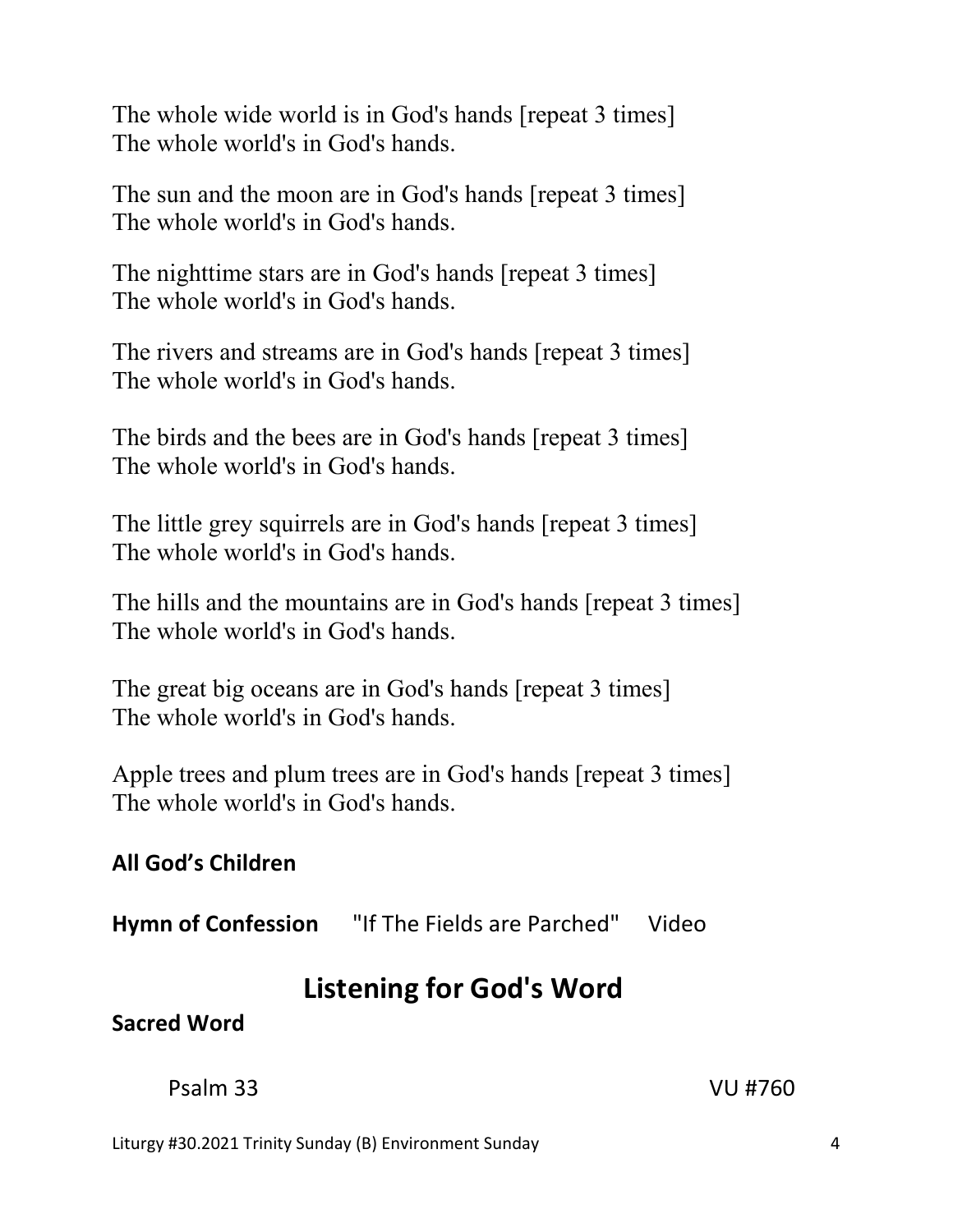Genesis 1:1-25

# *The Story of Creation (Based on Genesis 1)*

- In the beginning, the world was dark, and there was no shape. *(Put hands over eyes and shake head "no.")*
- God moved over the water.

 *(Move arms left to right in front of body.)* 

Then God spoke and said, "Let there be light."

*(Cup hands around mouth.)* 

And there was light!

```
 (Arch hands over head like you are making a big sun.)
```
And God said, "This is good!"

 *(Make an"OK" sign with fingers.)*

God separated the day from the night.

*(Push arms away from sides of body.)* 

God separated the heavens from the earth.

 *(Push one arm up and one arm down vertically away from body.)* 

God separated the water from the land.

 *(Push arms away from front of body as if pushing something away from you.)* 

And God said, "This is good!"

 *(Make "OK" sign.)* 

God made plants to grow.

 *(Squat down, put hands and arms together over your head, and slowly stand upward and reach high.)* 

God made the stars at night.

 *(While hands are still high overhead, open hands and fingers wide, and wiggle fingers.)* 

And God said, "This is good!"

 *(Make "OK sign.)* 

Liturgy #30.2021 Trinity Sunday (B) Environment Sunday 5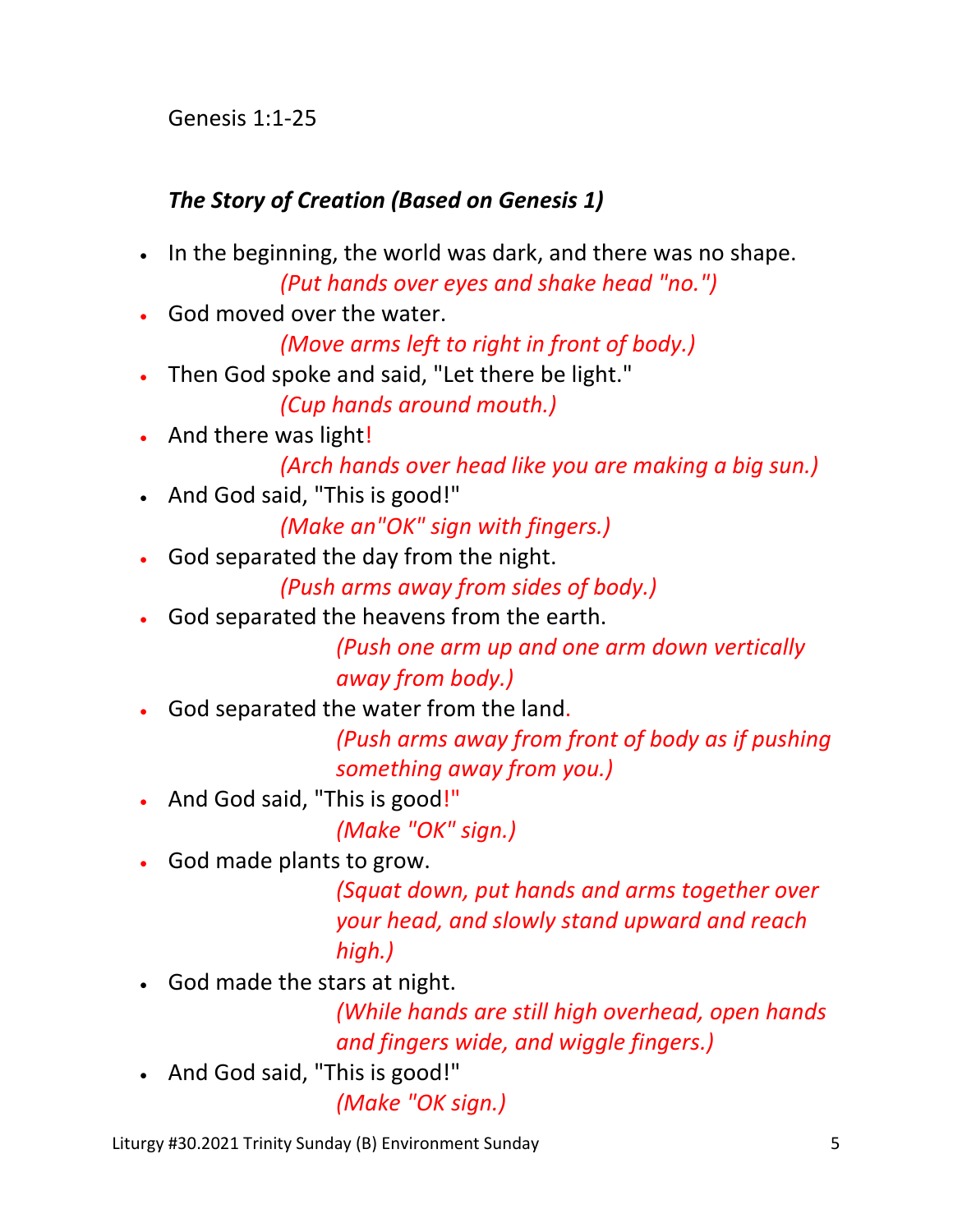God made the fish in the sea, and the birds in the air.

 *(Put hands together, fingers closed, and move them like a fish tail swimming; then put arms out at sides and flap like a bird.)* 

And God said, "This is good!"

*(Make "OK" sign.)* 

God made animals on the land.

 *(Let children imitate different animals they know- -bunnies hopping, dogs barking, etc.)* 

And God said, "This is good!"

 *(Make "OK" sign.)* 

Then God made people in God's own image.

*(Smile and point to self, then look to heavens.)* 

- God said to the people, "Take good care of my world!" *(Point finger and shake it in front, as if shaking it at someone.)*
- And God said, "This world is good!"

 *(Make "OK" sign and have all say "This is Good!" with happy smiles and great joy.)* 

#### **Anthem**

**Sermon** 

#### **Reflective Music**

# **Responding to God's Word**

# **Offertory Invitation**

From the earth, sea and air comes life! Plenty for all! However, there are still people who do not have enough. When we open our hand and heart to those in need, we offer life! The money you give, the love you live, all presented on this place makes this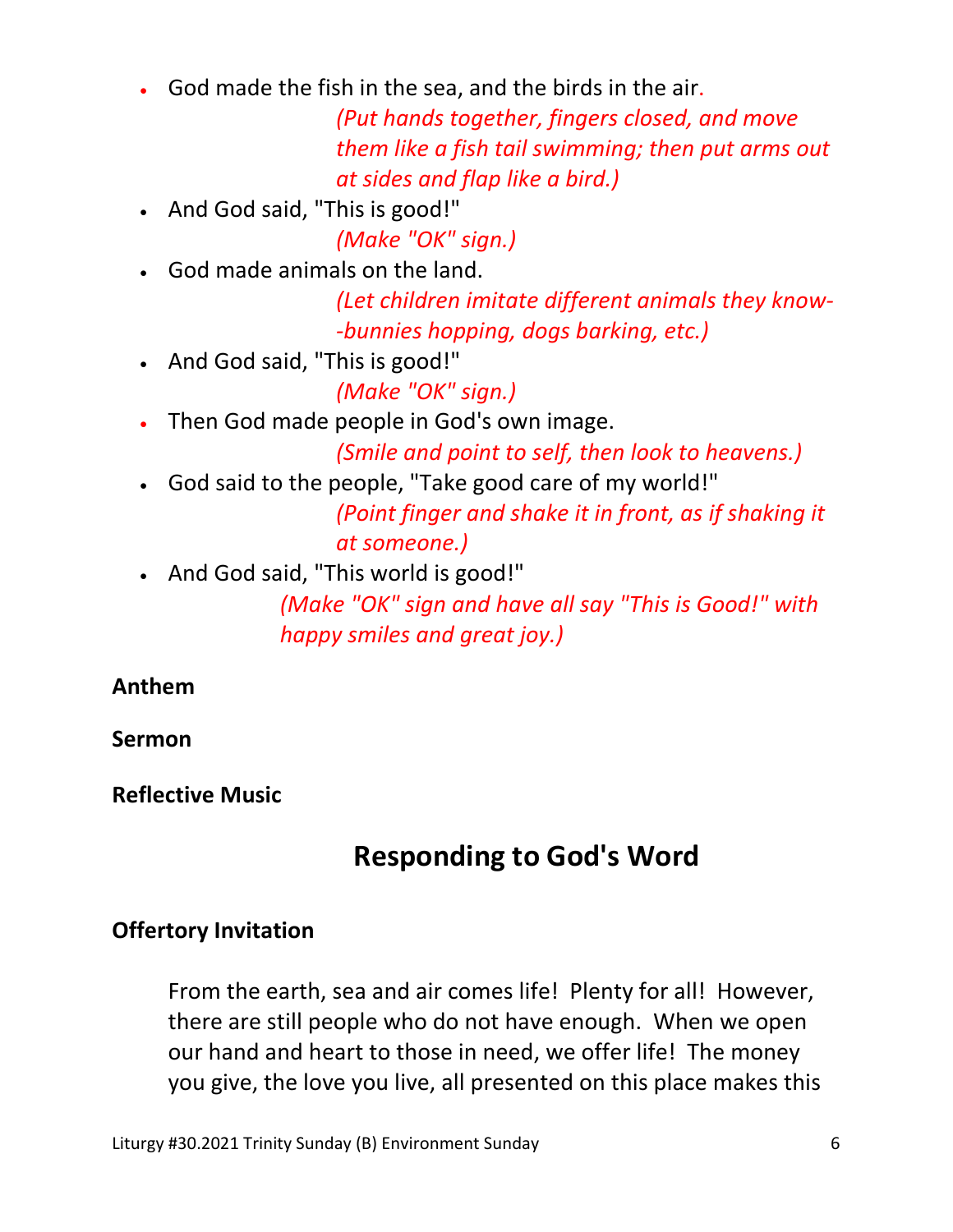world a better place. We give as we are able, we give as we are called.

**Offertory** "Your Work, O God, Needs Many Hands" VU #537

#### **\*Presentation of Offering**

#### **\*Offertory Prayer**

God, our Creator, through your love you have given us these gifts to share. Accept our offerings as an expression of our deep thanks and our concern for those in need, including our fellow creatures on planet Earth.

**With all creation, we bless our Creator.** 

#### **A Litany of Thanksgiving**

 God in Heaven, there is so much to thank you for, but there are some things that make the world such a very special place to live in. For parks, playgrounds, beaches, zoos, the rivers, the mountains, the woods, and the creeks.

#### **We thank you, God.**

 For rocks near the creek after the rains that make bridges to get across.

#### **We thank you, God.**

 For polliwogs in the creek after water slows down; for the summer frogs.

#### **We thank you, God.**

 For squirrels jumping through the trees with those long bushy tails.

#### **We thank you, God.**

 For the smell of wet pine trees; for acorns when they still have their caps on and for pine cones to make things with.

#### **We thank you, God.**